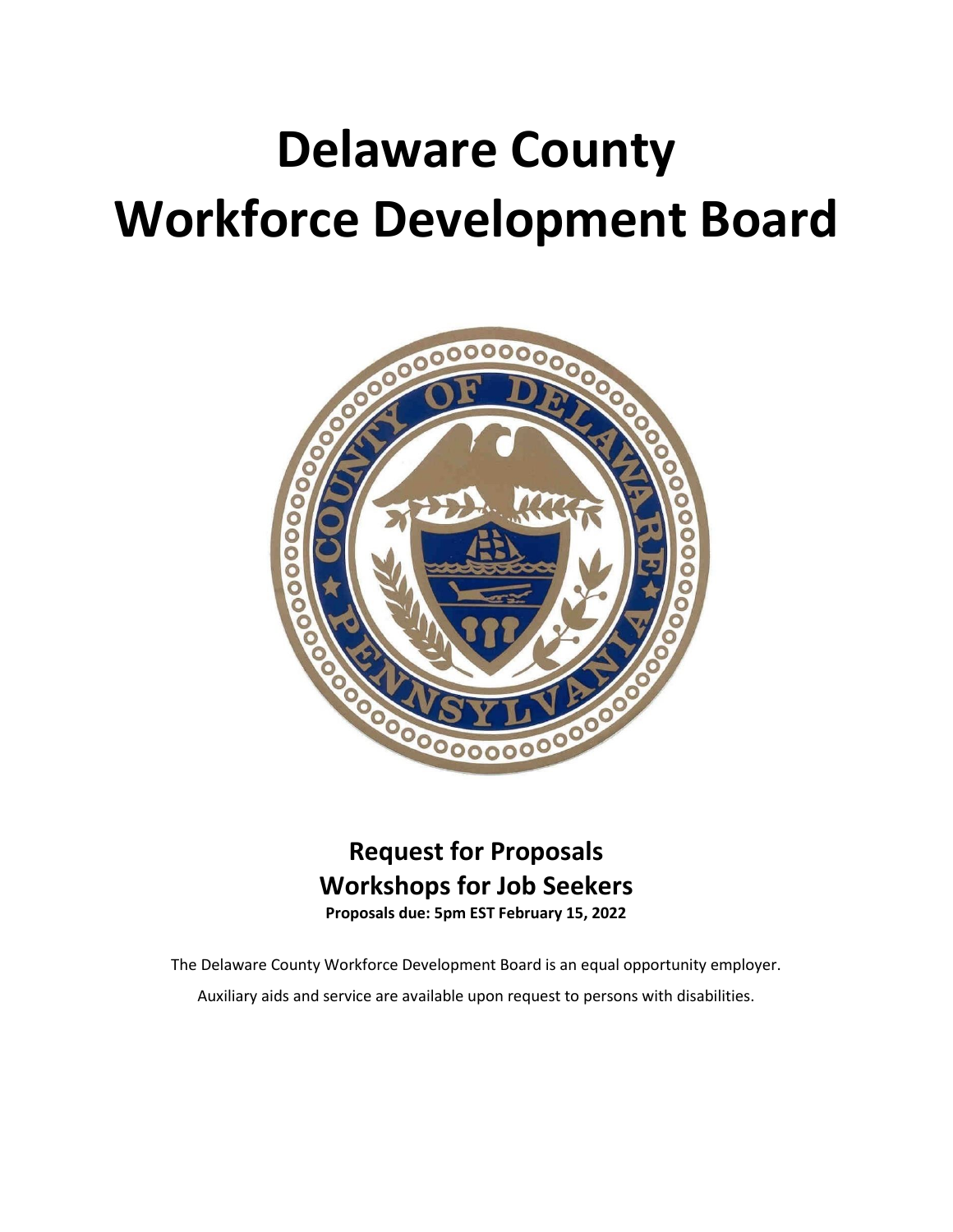#### **About Delaware County Workforce Development Board**

Delaware County Workforce Development Board (DCWDB) is the Workforce Development Board (WDB) for Delaware County. We connect funding, expertise and opportunities to develop a thriving workforce in Delaware County. DCWDB seeks to deliver workforce development solutions to meet the current and future needs of businesses and jobseekers.

The strategic vision of the DCWDB is to create a system that harnesses federal, state, local, and philanthropic resources to invest in employer-demanded skill development to ensure Delaware County has a world class workforce. The DCWDB connects to regional partners and researchbased best practice to add value to the alignment between employers needs and the workforce development system.

During the Local Plan period of 2021 to 2024, the Delaware County Workforce Development Board will achieve the following goals:

• Goal 1 Raise Awareness: The DCWDB will raise awareness of the workforce development system among community members, potential partners, job seekers, and employers. Raising awareness of the workforce development system is critical to engage a wide array of stakeholders and to create an alignment between employers needs and the workforce development system.

• Goal 2 Grow Out-of-School Youth Programming: The DCWDB will grow Out-of-School Youth programming to better engage vulnerable youth and provide a variety of meaningful learning and work opportunities. Developing more Out-of-School Youth programming to maintain a world class workforce into the future will drive achievement of this goal.

• Goal 3 Increase Employer Engagement: The DCWDB will increase employer engagement and collaboration with economic development and the Chamber of Commerce. Bringing together the networks and resources of the Commerce Center, the Chamber of Commerce, and direct employer engagement allows employers to drive the workforce development system.

• Goal 4 Increase Work-based Learning: The DCWDB will increase career pathways and workbased learning opportunities for adults and youth, including pre-apprenticeships, apprenticeships, integrated education and training, on-the-job-training, and co-enrollment in programs. Creating work-based on-ramps for workers with or without barriers to employment creates a vibrant workforce development system.

• Goal 5 Build Systems Connections: The DCWDB will create formal connections to County systems that serve adults and youth, including the justice system, Child and Youth Services, Foster Care, etc. and continue to build connections to PA CareerLink® partners, program providers, and community-based organizations to collectively meet the needs of job seekers. Positioning the workforce system in alignment with other support systems creates a comprehensive strategy to reduce barriers to employment.

PY 22 RFP Workshops KMM1.15.22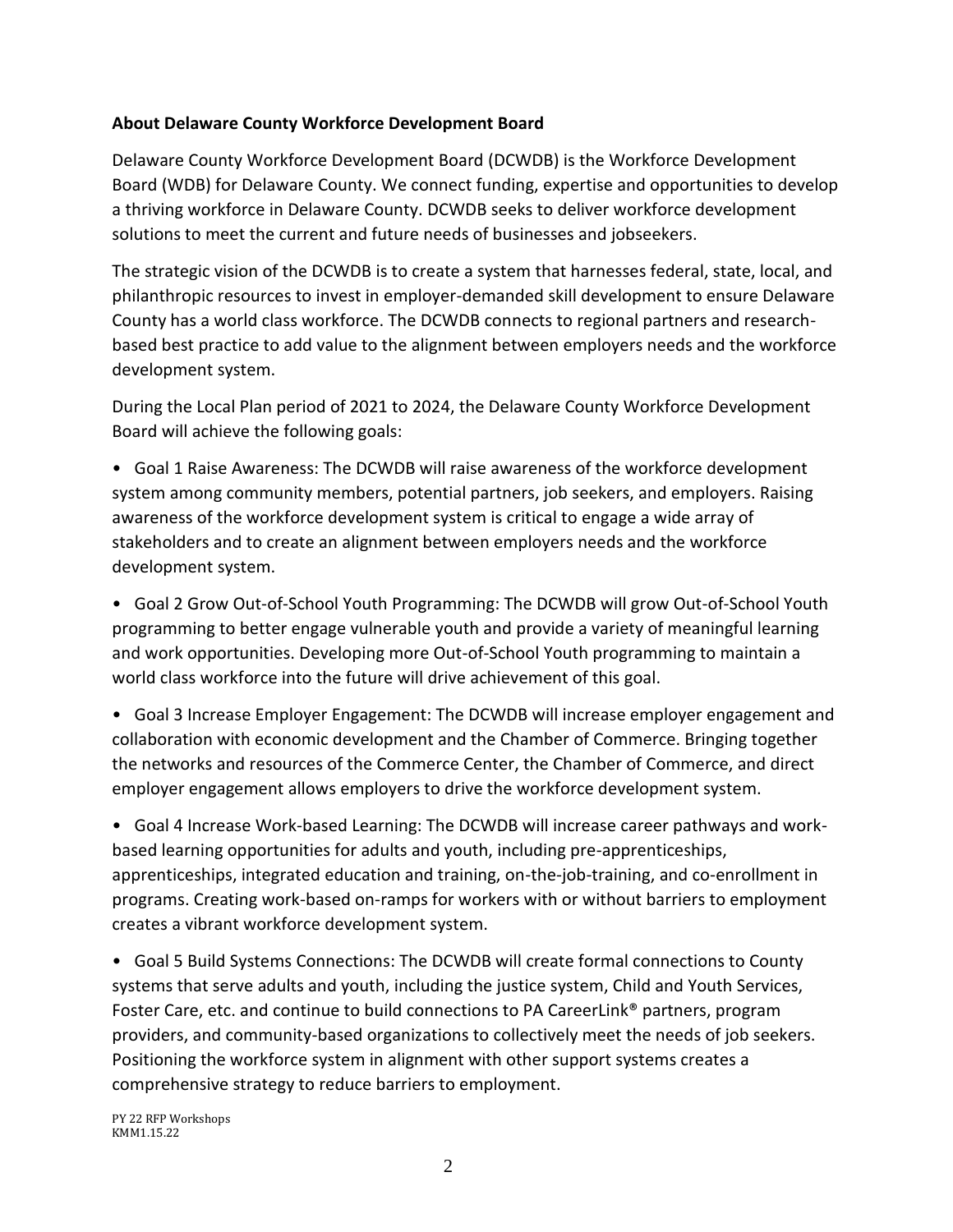• Goal 6 Increase Diversity, Equity, Inclusion: The DCWDB will investigate and address structures and practices that limit diversity, equity, or inclusion in the workforce development system. Delaware County can only achieve a world class workforce when the talents and goals of all residents are ignited.

#### **Purpose of this RFP**

Delaware County Workforce Development Board (DCWDB) is issuing this Request for Proposals (RFP) to identify one or more training providers to develop and present innovative workshops for Delaware County job seekers. These workshops will be delivered synchronously online during evening and weekend hours.

The period of base contract for the delivery of the workshops begins on March 8, 2022 and ends on June 30, 2022. A continued contract may be awarded for July 1, 2022 through June 30,2023 based on success of the initial implementation and available funds.

## Contract Award & Funding Available

Please be advised that the level of funding available will not exceed \$50,000.

The proposals submitted in response to this solicitation is not a legally binding document. However, the contents of the proposal of the successful bidder will become contractual obligations and failure to accept these obligations in a contractual agreement may result in the cancellation of the award.

## Procurement Timeline:

- Public Notice January 18, 2022
- Release RFP on website January 18, 2022
- Bidders Info Session via MS Teams January 25, 2022
- Proposals Due February 15, 2022, 5pm EST
- Expected Date for Notification of Award March 2, 2022

## Submission of Proposals

Proposals will only be accepted by email and must be received no later than 5:00 p.m. EST February 15, 2022. Proposal must be emailed to Kate McGeever [mcgeeverk@co.delaware.pa.us](mailto:mcgeeverk@co.delaware.pa.us) with a subject line of "Job Seeker Workshops- Bidder's Name"

Proposals received after this time and date will not be considered for review. Timely receipt of the

proposals is the sole responsibility of the proposer.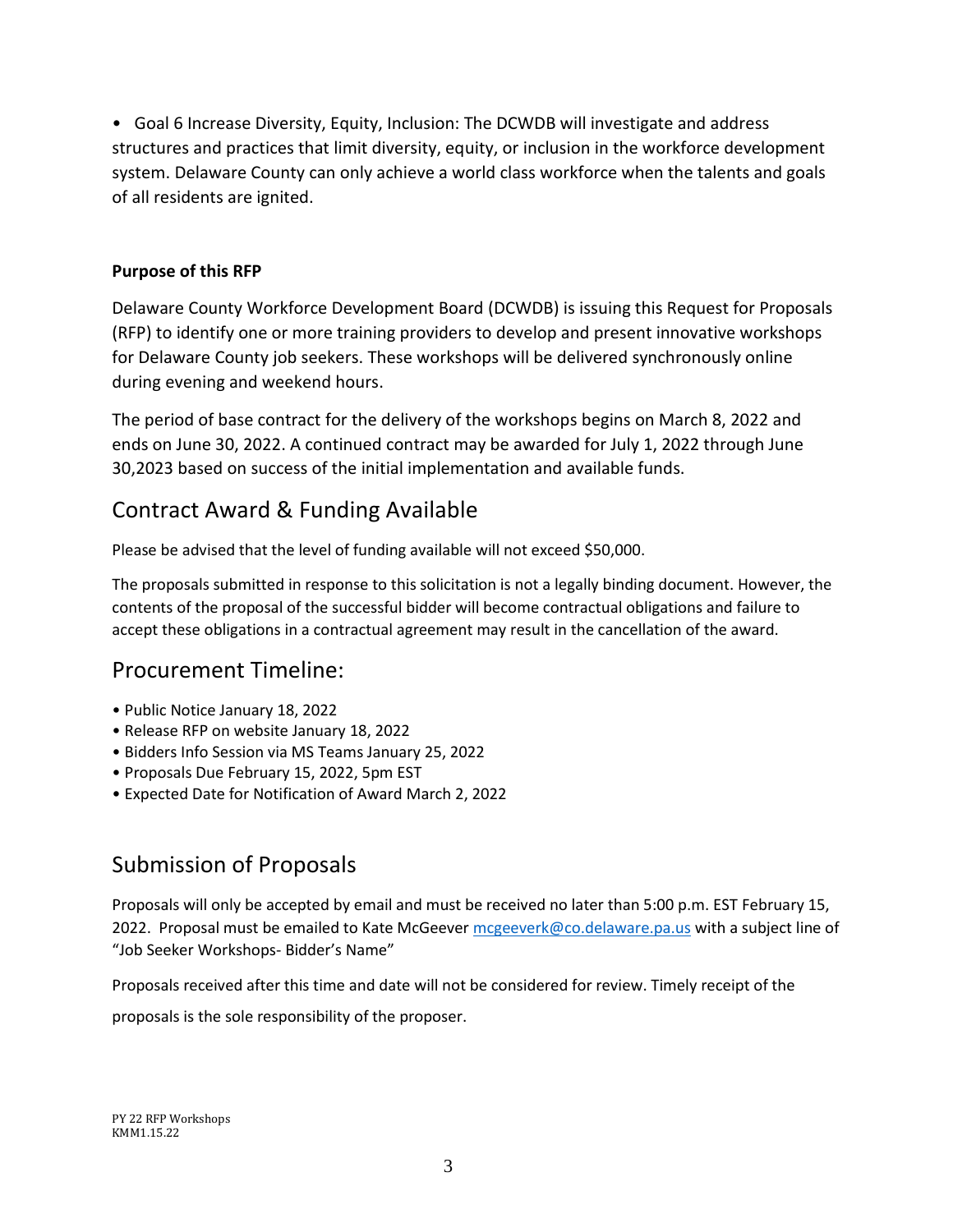The actual amount of award will be based on proposed budgets, availability of funds, and standards for use of public funds (all costs must be reasonable and necessary to carry out the planned functions, allowable, and allocable to the proper grant/cost categories). DCWDB is unable to define with certainty the funding allocation that will be made available for any agreement resulting from this RFP. DCWDB reserves the right to vary or change the terms of any contract executed as a result of this RFP, including funding levels, the scope of work, performance standards, and shortening or extending the contract period, as it deems necessary and in the best interests of DCWDB. The proposal most advantageous to DCWDB in terms of quality and cost will be recommended for funding.

#### **Program Cost Reimbursement**

Payment related to any agreement resulting from this RFP will be made on a cost reimbursement basis. This means your organization must have the financial capacity to pay all costs up front. DCWDB will require an invoice, proof of expenses, and required documentation to process a reimbursement. DCWDB will only reimburse the provider for actual expenses incurred during the effective dates of the contract. The reimbursement timeline will be finalized during the contract negotiation. Allowable costs will be determined by all applicable federal, state and local regulations.

#### **Who can apply?**

Eligible applicants include non-profit and for-profit organizations, private sector entities, educational institutions, community-based organizations and other entities operating in accordance with federal, state and local law, and in business for at least three years. Applicants must be an incorporated organization. Eligible applicants must be in good standing with the federal government, registered in the System for Award Management, not debarred, and have proof of insurance and FIEN/EIN number. Organizations currently barred, suspended, proposed for debarment, declared ineligible or voluntarily excluded from participation in this transaction by a Federal, State, City or County department/agency, quasi-governmental agency, or Delaware County Workforce Development Board (DCWDB) are ineligible to apply.

Applicant Competency – All applicants must have the technical competence, knowledge and expertise, management and administrative capabilities and capacity, professional staff, financial resources and stability, and administrative and fiscal systems to carry-out the work described in this RFP. Applicants must meet high standards of public service and fiduciary responsibility. DCWDB requires assurance that the selected applicant's performance of the terms and conditions of any agreement resulting from this RFP be undertaken in accordance with the highest level of integrity and business ethics.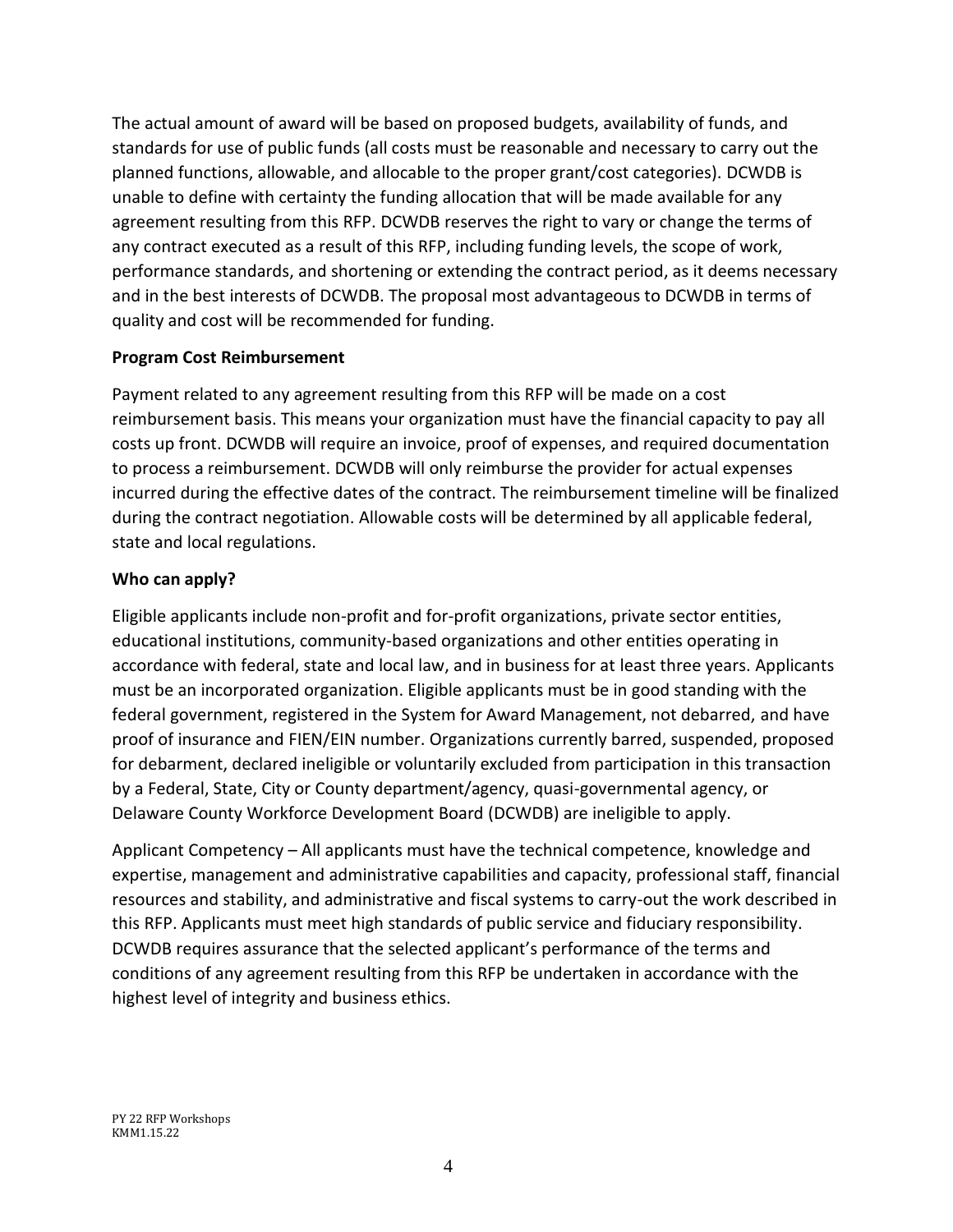#### **PROPOSAL PROCESS & REQUIREMENTS**

#### **How to Apply**

All proposals must be submitted to Delaware County Workforce Development Board (DCWDB) electronically via email to [mcgeeverk@co.delaware.pa.us](mailto:mcgeeverk@co.delaware.pa.us) no later than 5:00 p.m. EST on February 15, 2022. Emails must have the subject line "Communications Plan and Services- [bidders name]." Late proposals will not be considered. Proposals must be submitted in 12 point, Calibri font, double-spaced with 1-inch page margins. Your proposal may not be considered if page limitations and formatting requirements are not met. Your proposal must contain all the content below in the same general order illustrated. Strong proposals will demonstrate a full understanding of the requirements described throughout this RFP and establish the capacity, expertise and program design needed to meet the required standards and goals.

#### 1. **Cover Sheet**

#### 2. **Executive Summary** – Include each of the following: (**maximum 1 pages**)

- a. Overview of the organization's qualifications and alignment with the services sought by this RFP. Basic organizational description, including year established, legal status, governance structure, mission, principal programs and services, executive leadership, annual budget and number of staff
- b. Concise description of the proposed project. Past experience in similar projects in size and scope to that required by this RFP.
- c. Amount of funding requested for the period of March 1 2022 to June 30, 2022. Administrative and fiscal capacity, including but not limited to your organization's proven ability to provide fiscal support and oversight, utilize information systems, manage resources and personnel, and produce timely and accurate program reports.

3. **Project Narrative** – Describe each of the following for your proposed program: (**maximum 3 pages**)

- a) Scope of Work: Applicants should directly respond to each of the sections in the scope of work. (Attachment A)
- b) Timeline: Recognizing that any agreement resulting from this RFP would effectively begin on March 2022, provide a timeline illustrating the major goals, activities and tasks.

PY 22 RFP Workshops KMM1.15.22 4. **Budget** – Provide a budget for the period of March 2022 to June 30, 2022 including all costs. All costs must be allowable according to applicable federal, state and local regulations, including but not limited to the Uniform Guidance and regulations of the funding source, and allocable to the proposed program. Effective budgets will enable the proposed program to meet the intent and requirements of the contract, while being realistic, reasonable and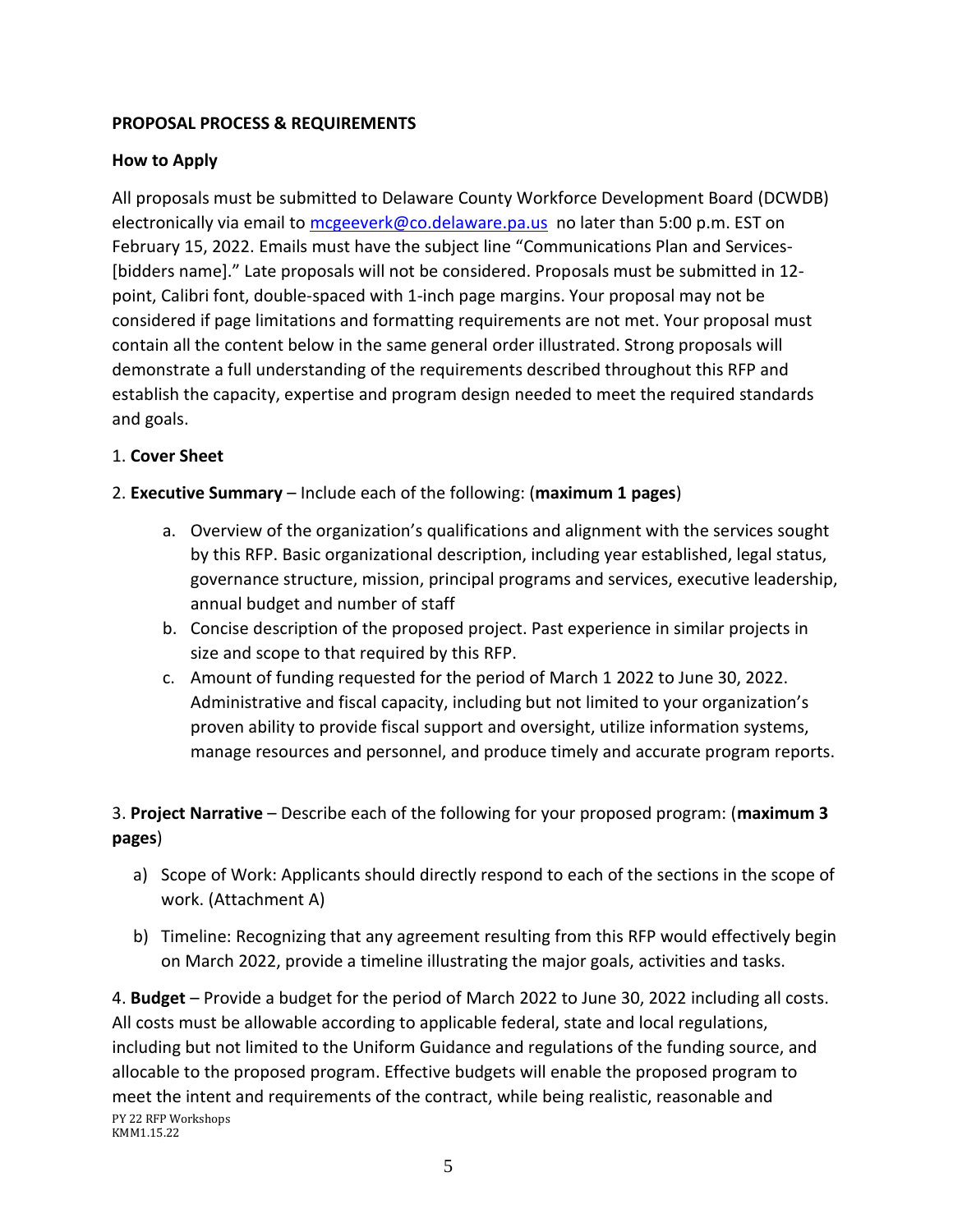prudent, avoiding unnecessary or unusual expenditures. Refer to the appropriate regulations per the funding source in conjunction with the uniform guidance to identify disallowed costs associated with any agreement resulting from this RFP.

5. **Budget narrative (maximum 1 page)** – Provide a narrative to accompany the budget that describes the purpose of each cost, explains how all costs were estimated and justifies the need for all costs in meeting contract requirements. In your narrative, be sure to clearly communicate the calculation for staff, general operations, technology, administrative, indirect and any other costs necessary to perform the services described in this RFP. A strong budget narrative will minimize or eliminate the need for clarifications from evaluators reading the proposal.

#### **Review and Selection Process**

All proposals received by the submission deadline will be initially reviewed by DCWDB for responsiveness and compliance with the specifications and requirements contained in this RFP. Proposals passing the initial review will be scored by evaluators according to the criteria below, with attention to clarity, completeness and quality. High scoring proposals will clearly demonstrate an ability and likelihood to effectively perform the Statement of Work and meet the standards and intended outcomes of this RFP. Select applicants may be requested to participate in presentations or discussions with proposal evaluators and other DCWDB staff; although DCWDB reserves the right to select proposals for award without such presentations or discussions. Award recommendations of the evaluators will be presented to the DCWDB for final decision. Selection of a proposal for contract Page award will be subject to successful contract negotiations.

Scoring for the required sections of the proposal will be assigned as follows:

- Proposal Review Scoring Rubric Cover Sheet Required, but not scored
- Executive Summary 15 points
- Project Narrative 60 points
- Budget & Budget Narrative 25 points
- Total points available 100 points

The selected applicant will be invited to negotiate a contract for services based on the project described in the proposal, the requirements of this RFP and stipulations of the funding source.

#### **Review Timeline (all dates are subject to change):**

- Public Notice January 18, 2022
- Release RFP on website January 18, 2022
- Bidders Info Session via MS Teams January 25, 2022
- Proposals Due February 15, 2022, 5pm EST
- Expected Date for Notification of Award March 2, 2022

PY 22 RFP Workshops KMM1.15.22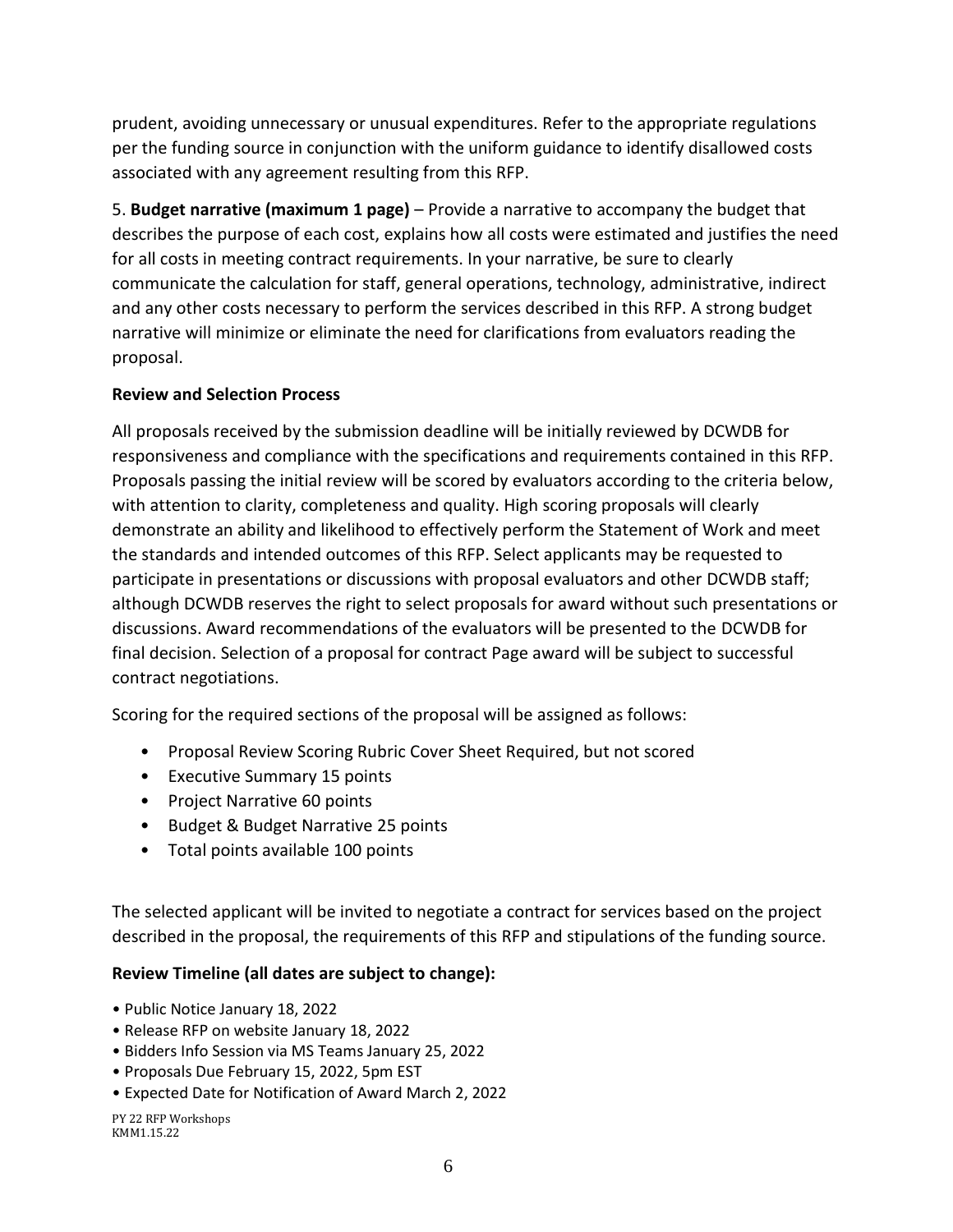#### **Questions**

All interested parties are highly encouraged to submit questions to obtain the clearest understanding of DCWDB expectations regarding the services sought by this RFP. To register for the Bidders information session On January 25, 2022 at noon, email [mcgeeverk@co.delaware.pa.us](mailto:mcgeeverk@co.delaware.pa.us)

## General Policies

• The DCWDB is not liable for any cost associated with responding to this RFP and will not authorize such costs as part of the contract with the selected organization.

• The DCWDB reserves the right to accept or reject any or all proposals received and to cancel or reissue this RFP in part or its entirety.

• The DCWDB reserves the right to award a contract for any items/services solicited via this RFP in any quantity the DCWDB determines is in its best interest.

• The DCWDB reserves the right to correct any error(s) and/or make changes to this solicitation as it deems necessary.

• The DCWDB reserves the right to negotiate the final terms of any and all contracts or agreements with proposers selected and any such terms negotiated as a result of this RFP may be renegotiated and/or amended in order to successfully meet the needs of the workforce area.

• The DCWDB reserves the right to contact any individual, agency, employer, or grantees listed in the proposal; to contact others who may have experience and/or knowledge of the proposer's relevant performance and/or qualifications; and to request additional information from any and all proposers.

• The DCWDB reserves the right to conduct an on-site review of records, systems, procedures, including credit and criminal background checks, etc. of any entity selected for funding. This may occur either before or after the award of a contract or agreement. Misrepresentation of the proposer's ability to perform as stated in the proposal may result in cancellation of any contract or agreement awarded.

• The DCWDB reserves the right to withdraw or reduce the amount of an award or to cancel any contract or agreement resulting from this procurement if adequate funding is not received from the U.S. Department of Labor via the Pennsylvania Department of Labor & Industry or other funding sources or due to legislative changes.

• Proposers shall not under penalty of law offer or provide any gratuities, favors, or anything of monetary value to any officer, member, employee, or agent of the DCWDB for the purpose of having an influencing effect toward their own proposal or any other proposal submitted hereunder.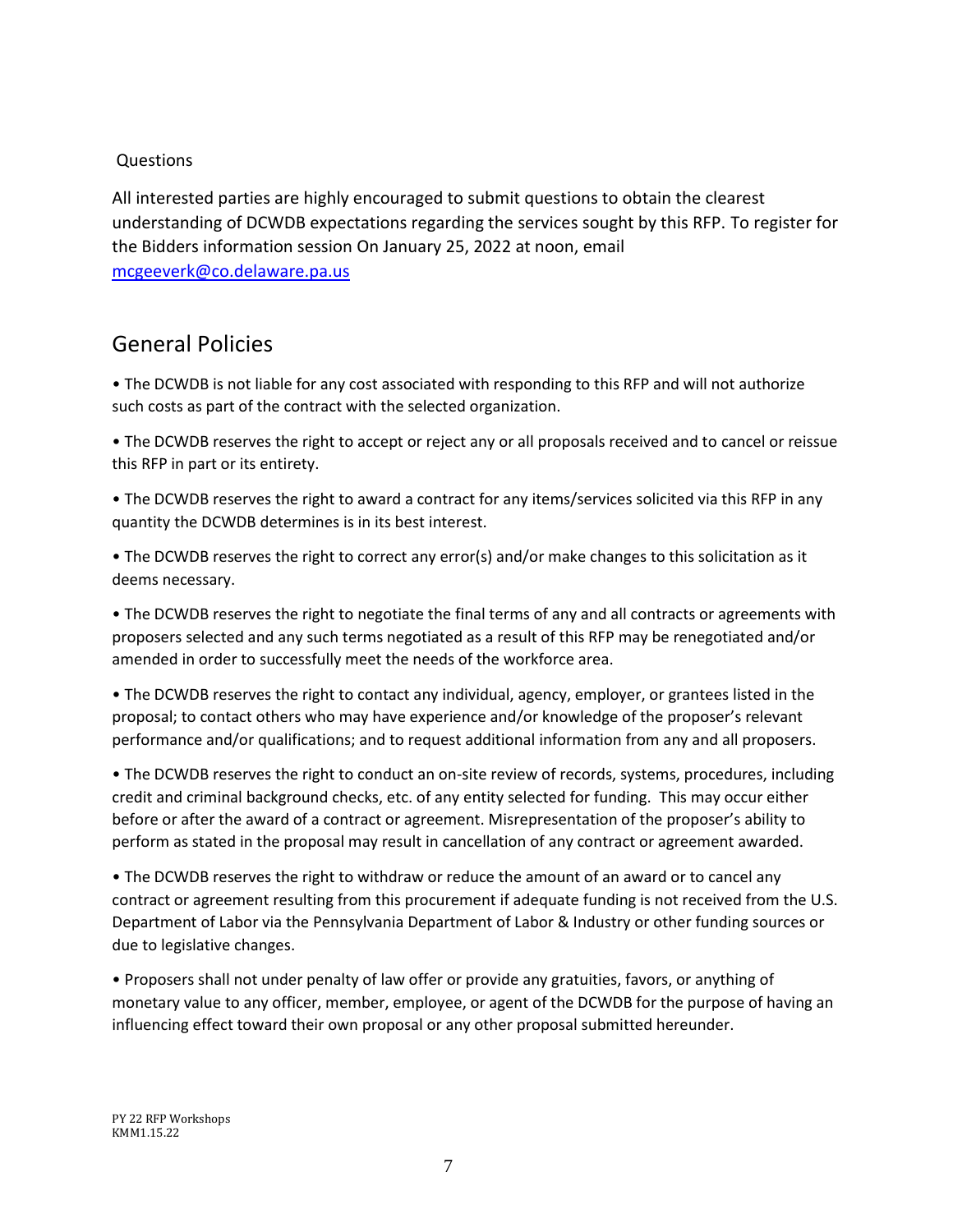• No employee, officer, or agent of the DCWDB shall participate in the selection, award, or administration of a contract supported by WIOA funds if a conflict of interest, or potential conflict, would be involved.

• Proposers shall not engage in any activity that will restrict or eliminate competition. Violation of this provision may cause a proposer's bid to be rejected. This does not preclude partnerships or subcontracts.

• All proposals submitted must be an original work product of the proposers. The copying, paraphrasing, or otherwise using substantial portions of the work product from other entities and submitted hereunder as original work of the proposer is not permitted. Failure to adhere to this instruction may cause the proposal to be disqualified and rejected.

• The contents of a successful proposal may become a contractual obligation if selected for award of a contract. Failure of the proposer to accept this obligation may result in cancellation of the award. No plea of error or mistake shall be available to the successful proposer as a basis for release of proposed services at the stated price/cost. Any damages accruing to the DCWDB as a result of a proposer's failure to contract may be recovered from the proposer.

• A contract with the selected proposer may be withheld at the DCWDB's sole discretion if issues of contract, questions of Federal or State regulatory non-compliance, or questioned/disallowed costs exist until such issues are satisfactorily resolved. The DCWDB may withdraw award of a contract if the resolution is not satisfactory to the Board.

• The respondent assures that WIOA funded services, activities and agreements will comply fully with the provisions of WIOA, Section 188, Nondiscrimination and Equal Opportunity regulations (29 CFR Part 38), Title VI of the Civil Rights Act of 1964, The Americans with Disabilities Act of 1990, The Age Discrimination Act of 1975, Section 504 of the Rehabilitation Act of 1973 and Title IX of the Education Amendments of 1972.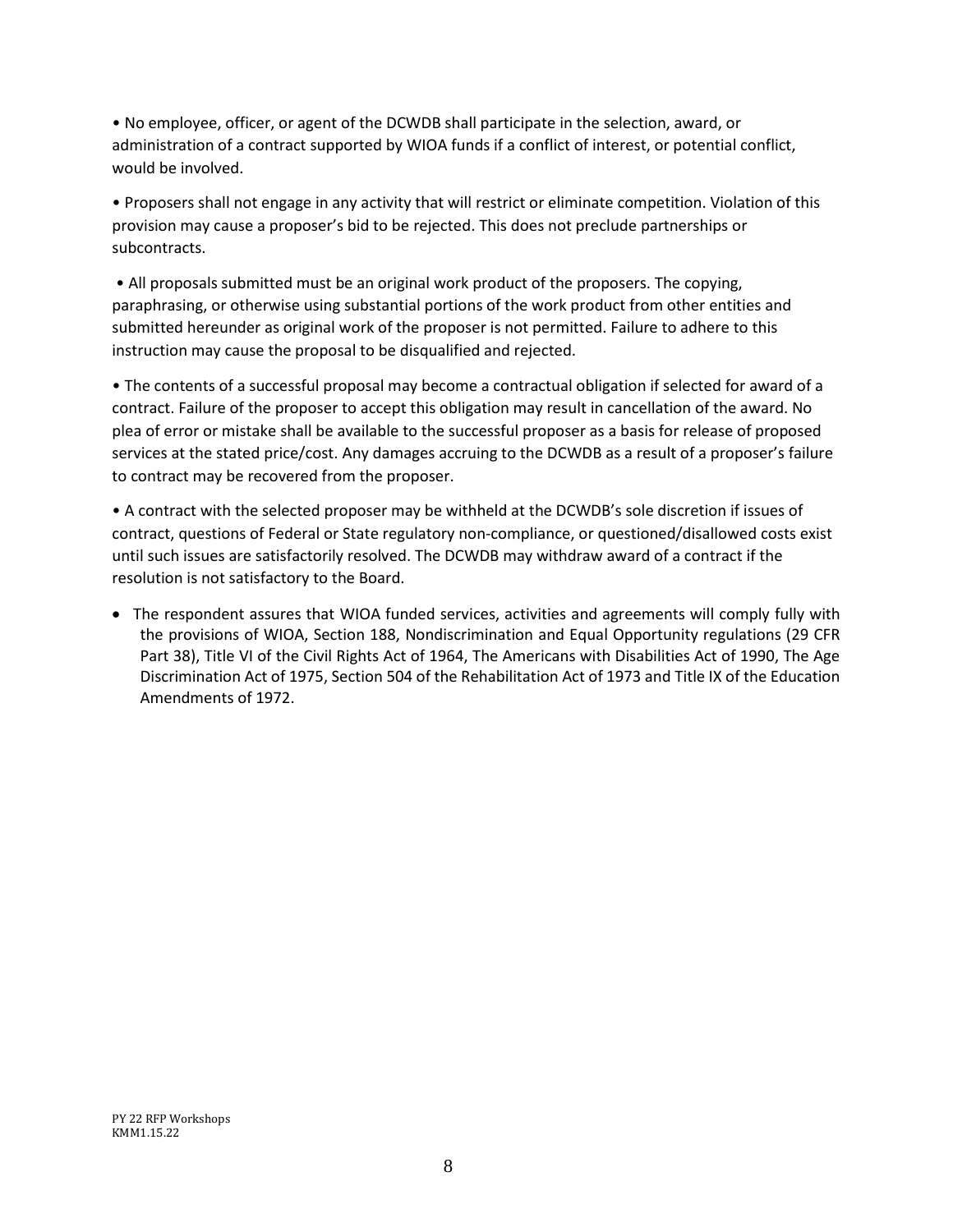#### **ATTACHMENT A: SCOPE OF WORK**

**WORKSHOPS FOR JOB SEEKERS:** The selected individual(s) or group(s) will offer Innovative workshops to assist unemployed or underemployed Delaware County residents as they seek and secure employment.

Workshops: The selected proposals will contain contents, structure, and delivery that meets the needs of Delaware County job seekers.

Content

- The workshop must address the skills and knowledge Delaware County job seekers need to thrive in the labor market. Innovative topics are welcome and should be grounded in data and best practices.
- Proposals must include scope and sequence or agenda, description of tools used to measure knowledge acquisition and satisfaction.

#### Structure

• Workshops may be stand alone or a series. The proposal must clearly describe the rationale for either approach.

Delivery

- For this contract period the workshops will be online only with the possibility that contract renewal will include in-person workshops.
- Workshops must be delivered in real-time. Pre-recorded workshops will not be funded.
- Workshops must occur outside of the hours Monday-Friday, 8am to 4pm.

Participant eligibility: The selected proposals will describe a process to recruit and screen job seekers to ensure they are Delaware County residents and determine if the participants are dislocated workers or low-income adults.

Reporting: The selected contractors will report attendance, eligibility of participants, gains in skills or knowledge by participants, and satisfaction of the participants.